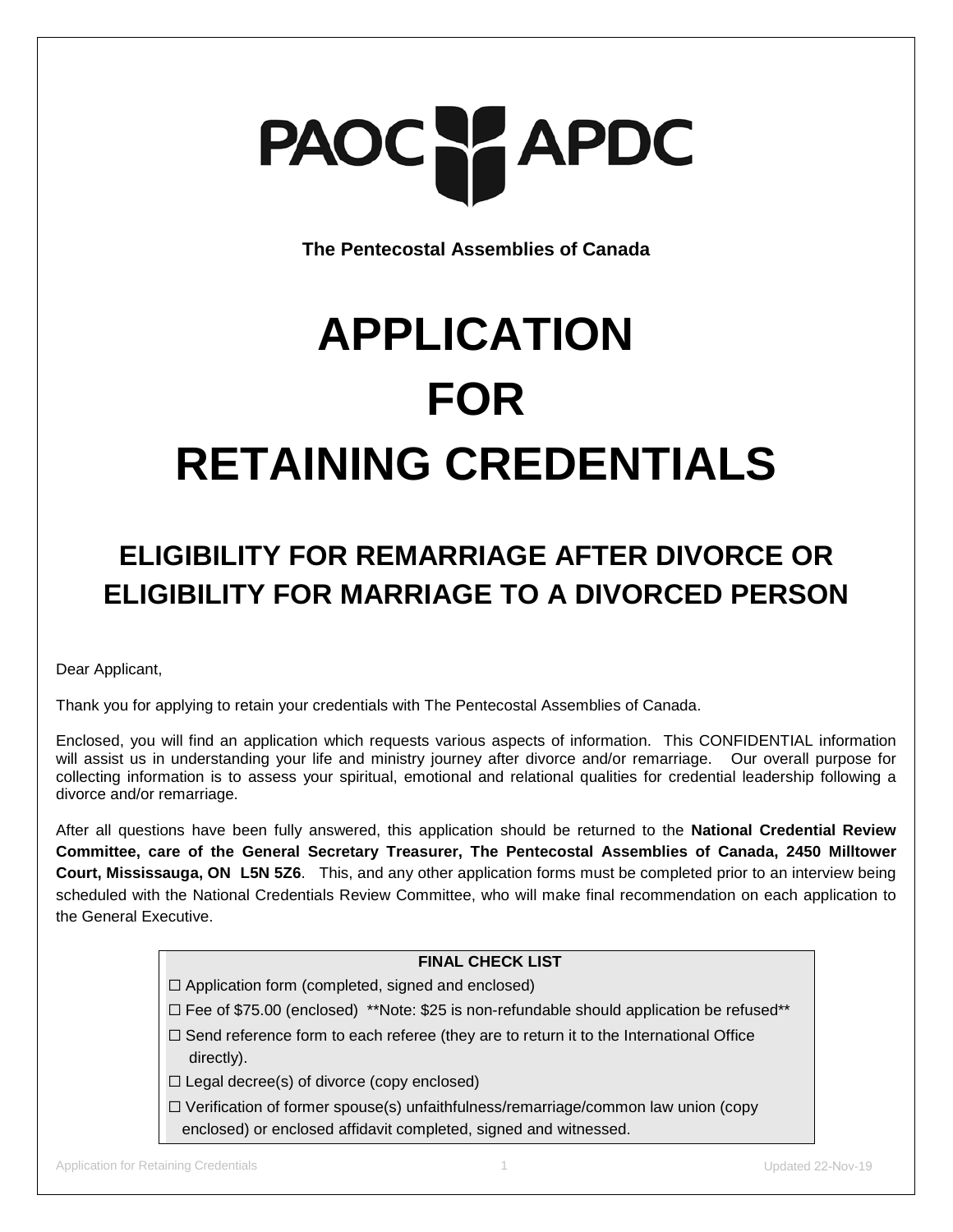#### **QUALIFICATION INFORMATION**

- **1. Can you verify that your former spouse(s) has committed** *porneia***, which is understood as marital unfaithfulness involving adultery, homosexuality, or incest?** ☐ **Yes** ☐ **No**
- **2. Based on the requirements outlined in the General Constitution & By-Laws 10.2.2, please explain what steps you have taken to obtain verifiable, written evidence (ie: a copy of the spouse's remarriage certificate) that your former spouse(s) and/or your current spouse's former spouse(s) were unfaithful during the marriage and/or have remarried or lived common law prior to your remarriage** *(attach additional pages if needed)***:**

#### **QUALIFICATIONS FOR CREDENTIAL HOLDERS REGARDING DIVORCE AND REMARRIAGE**

- **10.2.2** A credential holder who is divorced with a former spouse still living and who wishes to retain credentials may be declared eligible to remarry when the following conditions exist:
	- **10.2.2.1** The credential holder did not contribute to a divorce by having committed *porneia*.
	- **10.2.2.2** The former spouse has committed *porneia* as defined in The Pentecostal Assemblies of Canada *General Constitution and By-Laws* Article 5.9.1 and determined by one (1) or more of the following means:
		- **10.2.2.2.1** A district hearing committee of The Pentecostal Assemblies of Canada has found the former credentialed spouse guilty in the process of dealing with charges related to *porneia*.
		- **10.2.2.2.2** A secular court has found the former spouse guilty of a legal offense related to sexual misconduct which may be interpreted by a credential committee of The Pentecostal Assemblies of Canada as *porneia*.
		- **10.2.2.2.3** A certificate of marriage, or other legal marital status documents, provides evidence that the former spouse has remarried subsequent to the divorce from the credential holder.
		- **10.2.2.2.4** Evidence demonstrates that the former spouse has been a partner in a common law marriage, as defined by provincial or federal legislation, subsequent to the divorce from the credential holder.
		- **10.2.2.2.5** If the previous means of evidence are not available, consideration may be given to an affidavit witnessed by two signatories, or a notary public or commissioner of oaths, affirming that the applicant's former spouse has committed porneia.
	- **10.2.2.3** The credential holder has provided acceptable evidence in an application form, personal interview, and through the testimony of references to the National Credentials Review Committee that he/she has clearly demonstrated exemplary Christian character and morality for the prior four (4) year period.
	- **10.2.2.4** A minimum period of four years has elapsed since the former spouse committed *porneia* as determined by one or more of the means listed above in By-Law 10.2.2.2, provided that the time between the divorce and remarriage is not less than one year.
- **10.2.3** Should a credential holder who has never been married or a credential holder who is widowed or a credential holder who is divorced and eligible to remarry wish to marry a divorced person whose former spouse is still living, the conditions in By-Law 10.2.2 shall apply to the divorced person(s).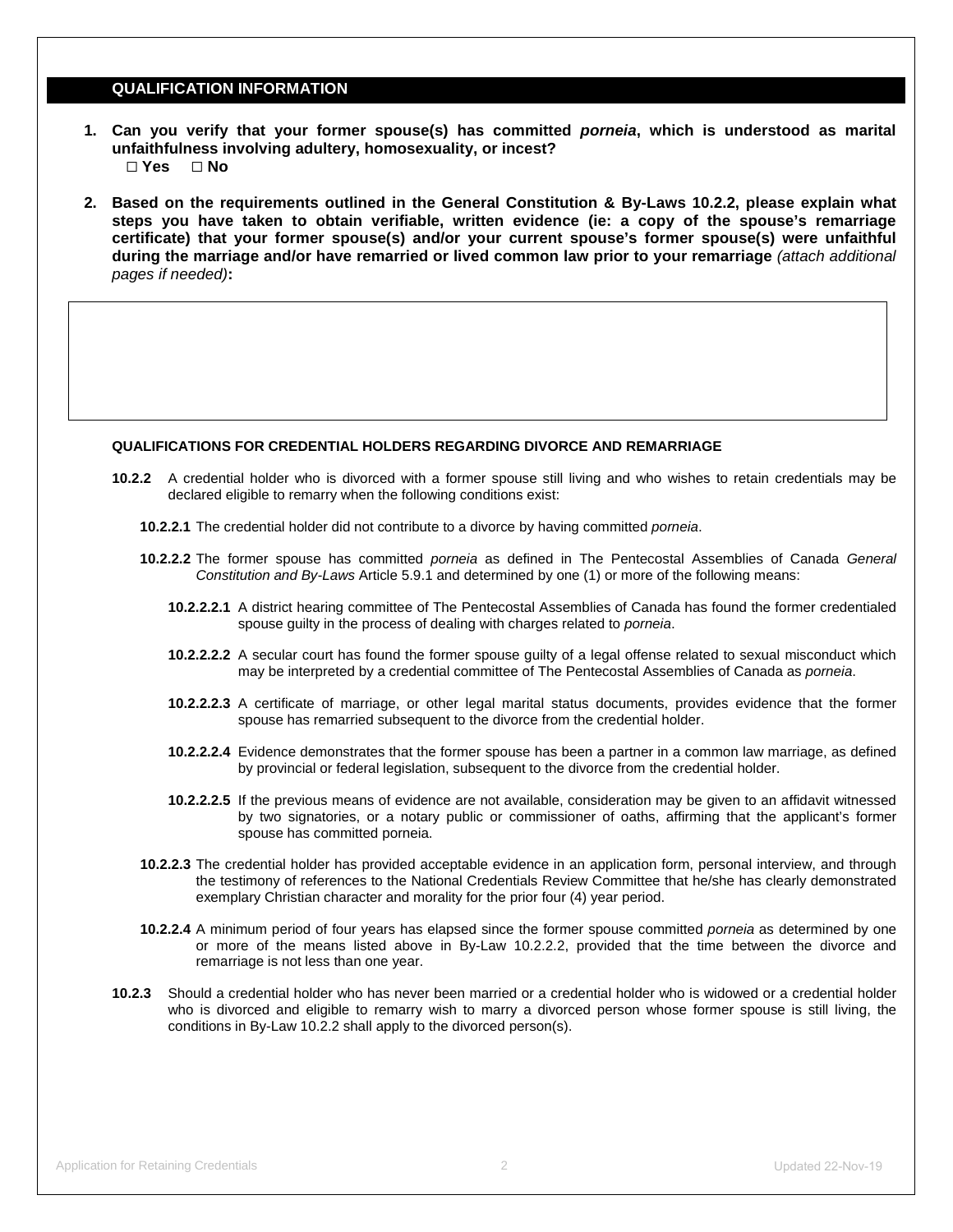|               | <b>APPLICATION FOR RETAINING CREDENTIALS</b>                                                                                                                                | Please PRINT all responses.                                                                                                                                                                              |                           |
|---------------|-----------------------------------------------------------------------------------------------------------------------------------------------------------------------------|----------------------------------------------------------------------------------------------------------------------------------------------------------------------------------------------------------|---------------------------|
| $\mathbf 1$ . | <b>CREDENTIAL INFORMATION</b>                                                                                                                                               |                                                                                                                                                                                                          |                           |
|               | Indicate the credential which you currently hold:<br>$\Box$ Ordained $\Box$ Licensed Minister $\Box$ Recognition of Ministry $\Box$ Ministry Related                        |                                                                                                                                                                                                          |                           |
|               |                                                                                                                                                                             |                                                                                                                                                                                                          |                           |
| 2.            | <b>GENERAL INFORMATION</b>                                                                                                                                                  |                                                                                                                                                                                                          |                           |
|               | <b>a)</b> Full name (as should appear on certificate): First First Initial                                                                                                  |                                                                                                                                                                                                          | Last                      |
| b)            |                                                                                                                                                                             |                                                                                                                                                                                                          | Gender: $\Box$ M $\Box$ F |
|               |                                                                                                                                                                             |                                                                                                                                                                                                          |                           |
|               |                                                                                                                                                                             |                                                                                                                                                                                                          | Work $(\_\_)$             |
|               | Province: Province: Postal Code: Province:                                                                                                                                  |                                                                                                                                                                                                          | Cell $(\_\_\_\_)$         |
| d)            |                                                                                                                                                                             |                                                                                                                                                                                                          |                           |
| e)            | Day<br>Month                                                                                                                                                                | Year                                                                                                                                                                                                     |                           |
|               |                                                                                                                                                                             |                                                                                                                                                                                                          |                           |
| 3.            | <b>APPLICANT'S CURRENT MARITAL STATUS</b><br>Never married: $\square$                                                                                                       | If you were previously married, please complete the following information as applicable:                                                                                                                 |                           |
| a)<br>b)      | Former spouse's name:                                                                                                                                                       |                                                                                                                                                                                                          |                           |
| C)            | Date of former marriage: <u>contract and a property place of marriage:</u> contract of former marriage:                                                                     |                                                                                                                                                                                                          |                           |
|               | d) Are you widowed? $\Box$ Yes $\Box$ No If yes, date of your former spouse's passing: $\Box$                                                                               |                                                                                                                                                                                                          |                           |
|               | e) If you have been widowed more than once, please include additional information here:                                                                                     |                                                                                                                                                                                                          |                           |
|               |                                                                                                                                                                             |                                                                                                                                                                                                          |                           |
| f)            | If your current marital status is "divorced", please complete the following as verifiable facts:<br>Is your former spouse remarried or living in a common-law relationship? |                                                                                                                                                                                                          | $\Box$ Yes<br>$\Box$ No   |
| g)            | If yes, how long has your former spouse been remarried or living common-law?                                                                                                |                                                                                                                                                                                                          |                           |
| 4.            | APPLICANT'S FUTURE SPOUSE - PREVIOUS MARITAL STATUS                                                                                                                         |                                                                                                                                                                                                          |                           |
| a)            | Never married: $\square$                                                                                                                                                    | Please have your future spouse complete this portion as it relates to their former marriage(s). If there<br>has been more than one divorce, please copy this form and complete for each former marriage. |                           |
| b)            | Full name of former spouse:                                                                                                                                                 |                                                                                                                                                                                                          |                           |
| C)            | Date of former marriage:                                                                                                                                                    | Place of marriage:                                                                                                                                                                                       |                           |
| d)            | Are you widowed? $\Box$ Yes $\Box$ No If yes, date of your former spouse's passing:                                                                                         |                                                                                                                                                                                                          |                           |
| e)            | If you have been widowed more than once, please include additional information here:                                                                                        |                                                                                                                                                                                                          |                           |
| f)<br>g)      | Is your former spouse remarried or living in a common-law relationship?<br>If yes, how long has your former spouse been remarried or living common-law?                     | $\Box$ Yes                                                                                                                                                                                               | $\Box$ No                 |
|               | Application for Retaining Credentials                                                                                                                                       | 3                                                                                                                                                                                                        | Updated 22-Nov-19         |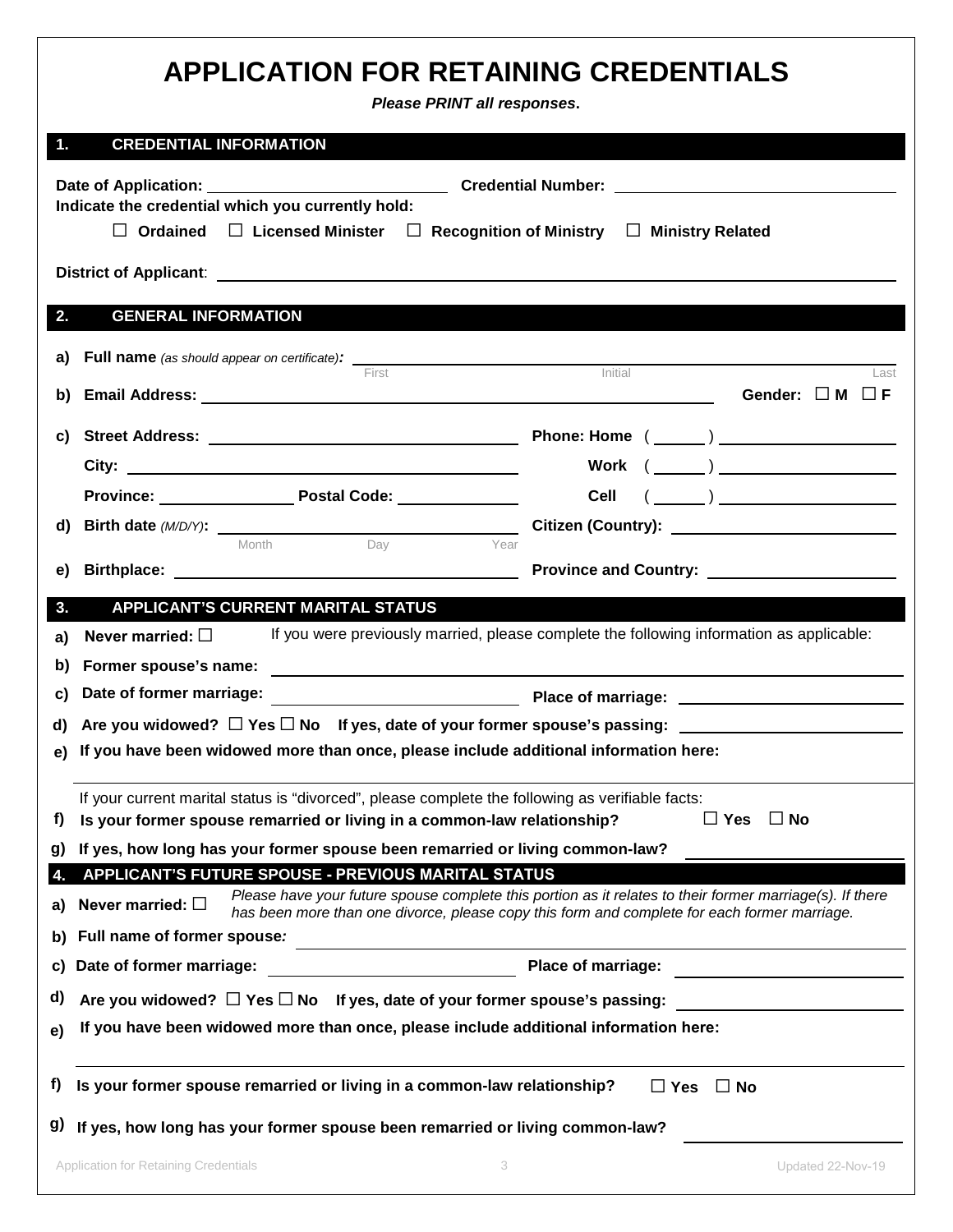|    | 5. PREVIOUS MARRIAGE(S) - COMPLETE ONE APPLICATION FOR EACH APPLICABLE PREVIOUS MARRIAGE |                                                                                                        |
|----|------------------------------------------------------------------------------------------|--------------------------------------------------------------------------------------------------------|
|    | a) How long after the marriage did you separate? ________________________________        |                                                                                                        |
|    | b) Date(s) of separation:                                                                |                                                                                                        |
|    | Date From:                                                                               | Date To:                                                                                               |
|    |                                                                                          |                                                                                                        |
|    |                                                                                          |                                                                                                        |
| C) | <b>Reason for separation:</b>                                                            |                                                                                                        |
|    |                                                                                          |                                                                                                        |
|    |                                                                                          |                                                                                                        |
|    |                                                                                          |                                                                                                        |
|    | d) In a brief statement, indicate the reasons for the breakup of the marriage.           |                                                                                                        |
|    |                                                                                          |                                                                                                        |
|    |                                                                                          |                                                                                                        |
|    |                                                                                          |                                                                                                        |
| e) | Prior to the termination of your marriage, did you seek counsel or advice?               | $\Box$ Yes $\Box$ No                                                                                   |
|    |                                                                                          |                                                                                                        |
|    | What counsel did they give you?                                                          |                                                                                                        |
|    |                                                                                          |                                                                                                        |
|    |                                                                                          |                                                                                                        |
|    |                                                                                          |                                                                                                        |
| f) | Who petitioned the court for the divorce?                                                | $\Box$ Yes<br>$\Box$ Spouse                                                                            |
|    | If you petitioned for the termination of your former marriage, state your reasons.       |                                                                                                        |
|    |                                                                                          |                                                                                                        |
|    |                                                                                          |                                                                                                        |
|    |                                                                                          |                                                                                                        |
|    |                                                                                          | If your spouse petitioned for the termination of your former marriage, state your understanding of the |
|    | reasons.                                                                                 |                                                                                                        |
|    |                                                                                          |                                                                                                        |
|    |                                                                                          |                                                                                                        |
| g) | Date of petition: (M/D/Y):                                                               |                                                                                                        |
|    | Month<br>Day                                                                             | Year                                                                                                   |
| h) | Date of divorce granted (M/D/Y):<br>Month<br>Day                                         | Year                                                                                                   |
|    | Note: Attach a copy of the legal decree of divorce.                                      |                                                                                                        |

Application for Retaining Credentials **According to the Contract According According According Credentials** 4 Updated 22-Nov-19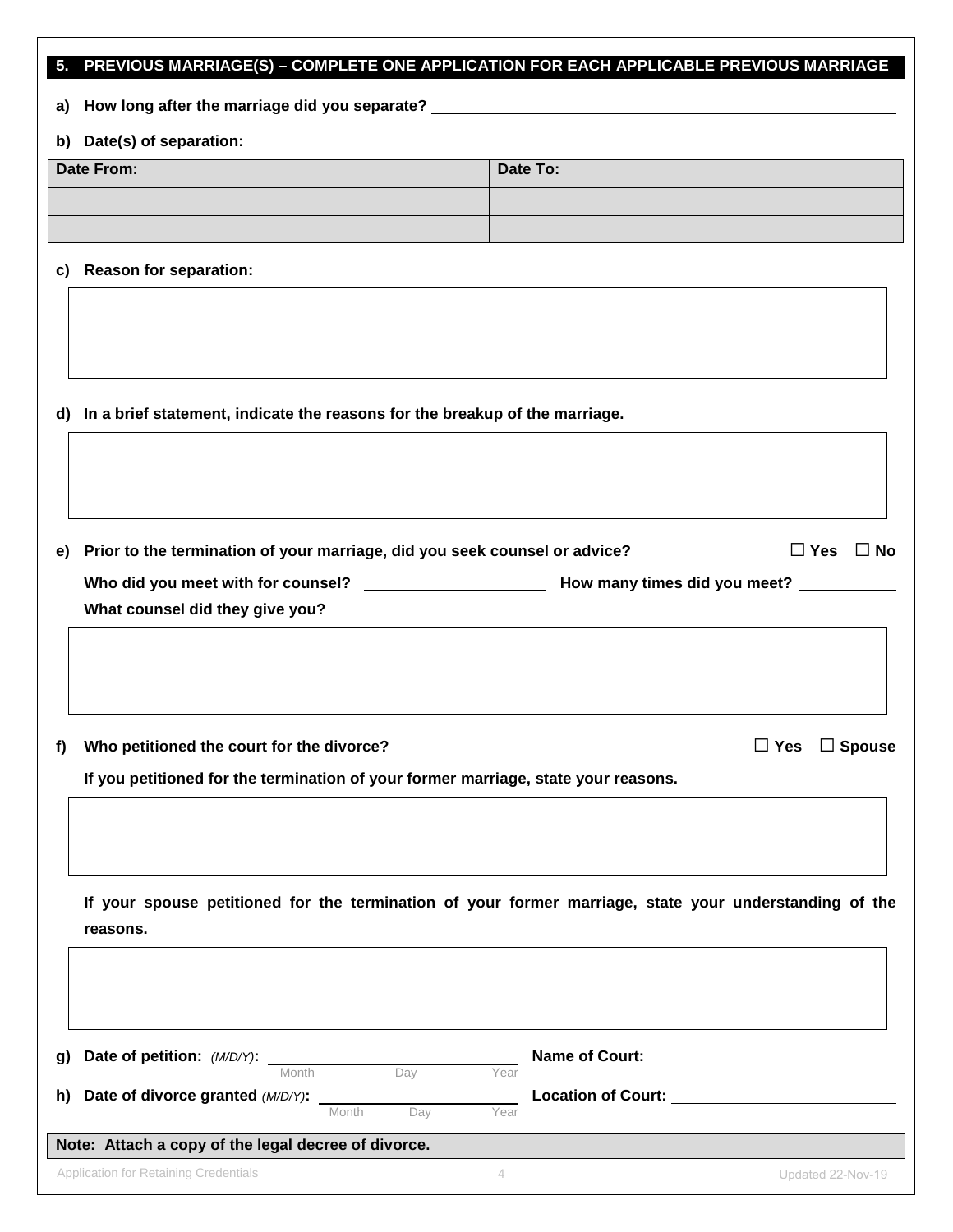| i) As relational and parental responsibilities may affect ministry, define your current relationship with your |
|----------------------------------------------------------------------------------------------------------------|
| former spouse and outline what parenting responsibilities you currently fulfill.                               |

**j) As financial issues can affect ministry, comment on the outcome of property settlement, alimony, and child support from the divorce proceedings:**

#### **6. CURRENT CHURCH INVOLVEMENT**

| What church do you currently attend:                  |  |                                                                                   |            |   |     |
|-------------------------------------------------------|--|-----------------------------------------------------------------------------------|------------|---|-----|
|                                                       |  |                                                                                   |            |   |     |
|                                                       |  |                                                                                   |            |   |     |
|                                                       |  | Is it affiliated with PAOC? $\square$ Yes $\square$ No Are you a member?          | $\Box$ Yes | H | No. |
|                                                       |  | How long have you been attending? How many times a month do you attend?           |            |   |     |
|                                                       |  |                                                                                   |            |   |     |
|                                                       |  | Pastor's email:<br><u> 1986 - Johann Stein, mars an de British Barbara (b. 19</u> |            |   |     |
| Have you discussed this application with your Pastor? |  |                                                                                   | Yes        |   | N٥  |

#### **7. MINISTRY FAITHFULNESS** *(attach additional sheets, if needed)*

Explain in your own words the only cause for divorce recognized by The Pentecostal Assemblies of Canada. Also, give your reasons why you personally qualify for a ministerial credential in light of the teaching of 1 Timothy 3.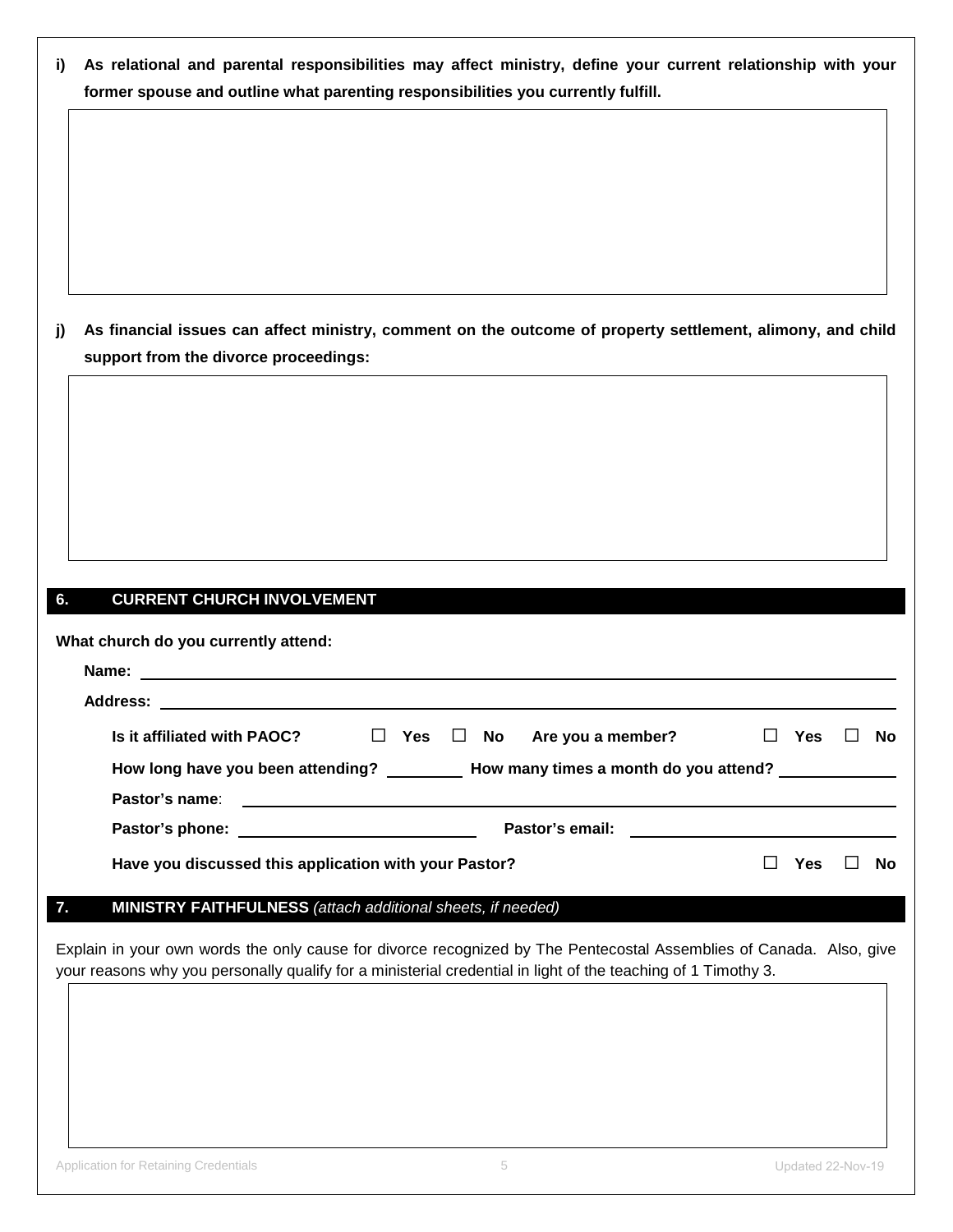#### **8. REFERENCES** *(must be mailed to the National Credentials Review Committee)*

It is important that the people listed as references know you well enough, for at least five (5) years, to answer such questions as "How would you describe the applicant's spiritual maturity?" and "Did the applicant as an unmarried person demonstrate a consistent Christian moral standard?" If you presently serve as Senior / Lead Pastor, choose another Senior / Lead Pastor, with whom you are acquainted, to complete the Senior / Lead Pastor reference. **Note**: Reference forms are to be forwarded by you. Referees are to return completed forms directly to the International office.

|               | <b>Name</b>           |                 |                    |
|---------------|-----------------------|-----------------|--------------------|
| Senior / Lead | <b>Street Address</b> |                 |                    |
| <b>Pastor</b> | <b>City</b>           | <b>Province</b> | <b>Postal Code</b> |
|               | <b>Phone</b>          | Email           |                    |

| <b>District</b>       | <b>Name</b>           |                 |                    |
|-----------------------|-----------------------|-----------------|--------------------|
| <b>Superintendent</b> | <b>Street Address</b> |                 |                    |
| or Designate          | <b>City</b>           | <b>Province</b> | <b>Postal Code</b> |
|                       | <b>Phone</b>          | <b>Email</b>    |                    |

|                      | <b>Name</b>           |                 |                    |  |  |
|----------------------|-----------------------|-----------------|--------------------|--|--|
| <b>Family Member</b> | <b>Street Address</b> |                 |                    |  |  |
|                      | <b>City</b>           | <b>Province</b> | <b>Postal Code</b> |  |  |
|                      | <b>Phone</b>          | <b>Email</b>    |                    |  |  |

|            | <b>Name</b>           |                 |                    |
|------------|-----------------------|-----------------|--------------------|
| Lay Leader | <b>Street Address</b> |                 |                    |
|            | <b>City</b>           | <b>Province</b> | <b>Postal Code</b> |
|            | <b>Phone</b>          | Email           |                    |

#### **9. WAIVER**

#### **APPLICANT'S WAIVER**

Recognizing that the information on the Application to Retain Credentials Reference Forms remains confidential between the referee and the National Credentials Review Committee of PAOC, I, the undersigned, hereby voluntarily waive any right or privilege to inspect or challenge the content expressed by those whose names I provide.

I declare that to the best of my knowledge all of the foregoing information is correct and true, and further agree to abide by the commitments made in this application.

Further, I hereby give my consent to PAOC to use and retain all personal information contained in the credential application, reference letters or forms completed on my behalf, and any other information necessary to obtain credentials.

I agree that, if my application is successful, all personal information provided as part of the credential process will become part of the permanent records of PAOC (It is our practice to destroy incomplete or unsuccessful applications after two years).

I understand and agree that, if my application is successful, I will receive electronic and hard-copy communication from PAOC and my district office.

**Signature of Applicant: Date:**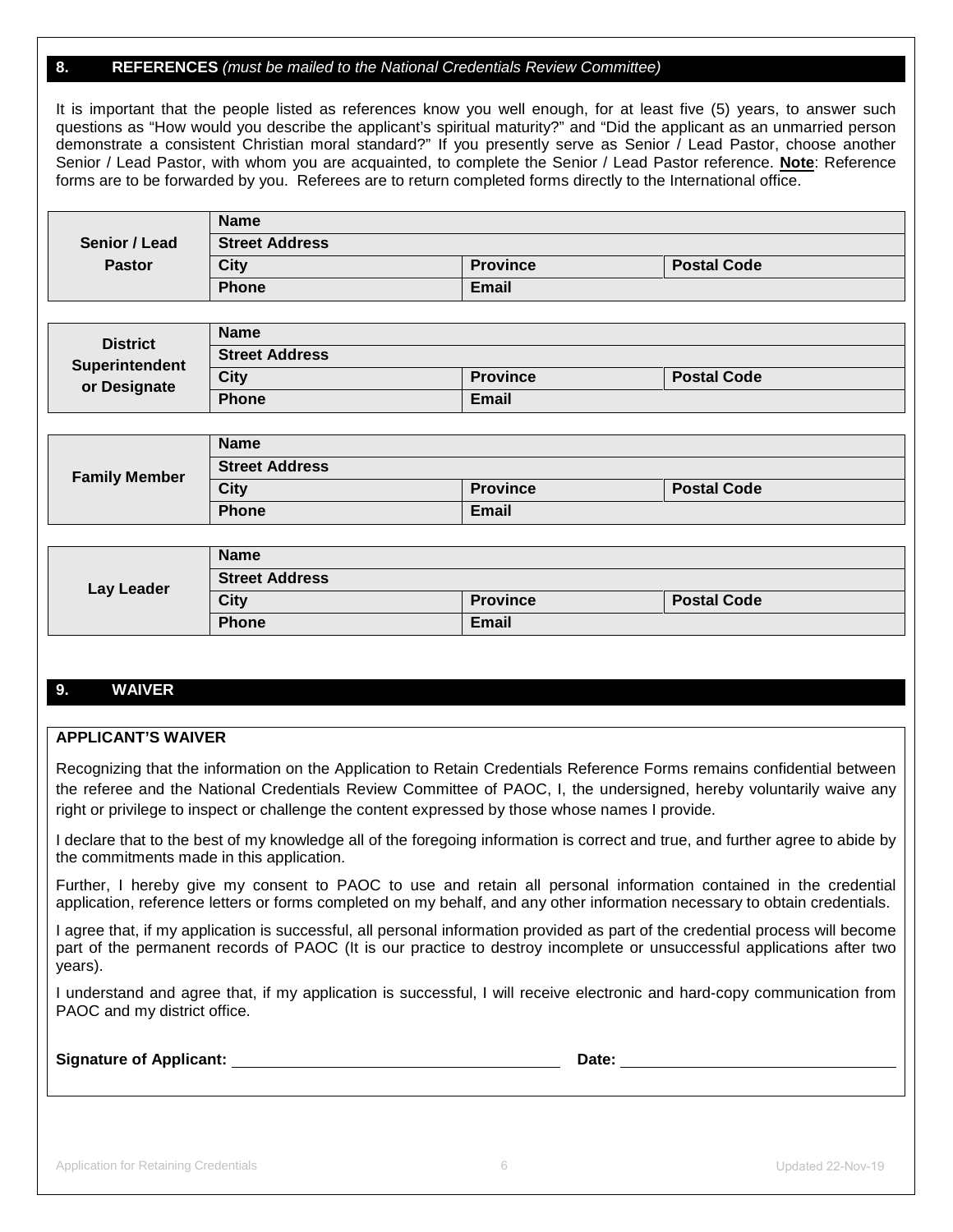#### **SPOUSAL WAIVER FOR FUTURE SPOUSE**

I declare that to the best of my knowledge the information provided in this application is correct and true, and further, recognizing that the information on the National Credentials Review Committee Reference Forms remains confidential between the referee and Credentials Committee of PAOC, I, the undersigned, hereby voluntarily waive any right or privilege to inspect or challenge the content expressed by the referees whose names are provided on this Application for Ministerial Credentials.

**Signature of Spouse-to-be: Date: Date: Date:**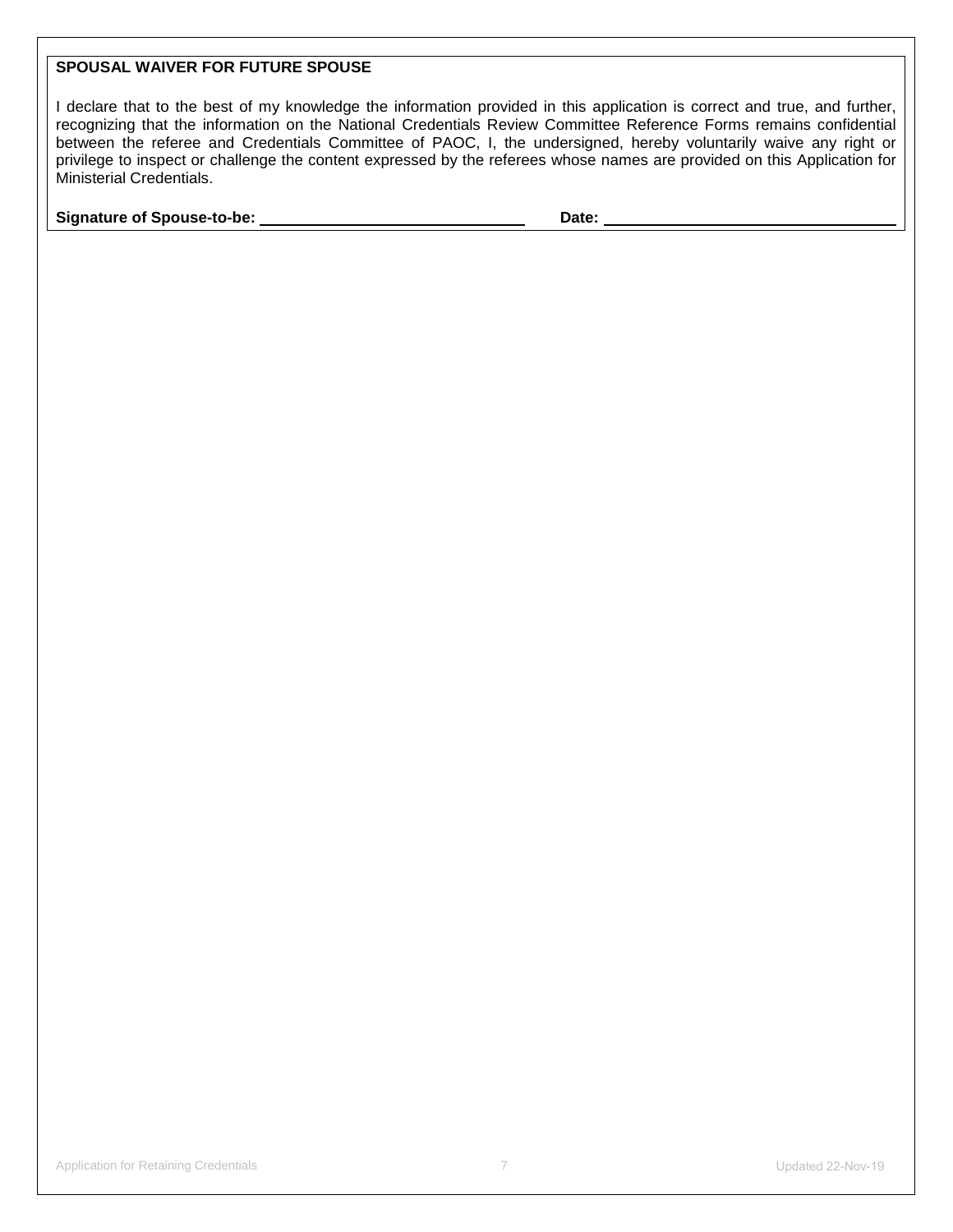# PAOC PAPDC

### **MINISTERIAL CODE OF ETHICS**

**FOR CREDENTIAL HOLDERS OF**

**THE PENTECOSTAL ASSEMBLIES OF CANADA**

#### **PERSONAL STANDARD**

- 1. The minister should be ever conscious of their high and sacred calling. *(2 Timothy 4:1-5)*
- 2. The minister should give diligent attention to the personal practice of biblical disciplines (*1Timothy 6:11-12)*, and to the personal development of the fruit of the Spirit. *(Gal 5:22-23)*
- 3. The minister should give adequate time to develop and maintain a spiritual readiness for faithfully discharging their ministerial responsibilities. *(2 Timothy 2:15)*
- 4. The minister should be diligent in prayer and in the reading of the Scriptures, and in personal development that would enhance effectiveness in ministry.
- 5. The minister should fulfill their ministerial duties using their God-given abilities and skills. *(1Timothy 4:12-16)*
- 6. The minister should maintain a high moral standard in both speech and conduct. *(1Timothy 6:1-10)*
- 7. The minister should strive to ever be commendable in manners and modest in appearance. (*1Timothy 3:1-7; 4:12)*
- 8. The minister should always conduct financial and business transactions in a manner that is above reproach.
- 9. The minister should strive to give leadership in discipline and conduct in their home and manage their family with consistency. *(1Timothy 3:8-13)*
- 10. The minister should adequately care for their own physical, emotional and psychological well-being.

#### **PARTNERSHIP STANDARD**

- 1. The minister is a representative of The Pentecostal Assemblies of Canada and should seek to reflect and enhance its good reputation at all times.
- 2. The minister should respect the offices of the fellowship's district and national leadership and seek to cooperate with district and national initiatives.
- 3. The minister should seek to enhance, and not disparage, the work of both their predecessors and successors.
- 4. The minister should seek to enhance, support and not disparage, the work of fellow staff members and colleagues.
- 5. The minister should endorse principally those global workers and initiatives of The Pentecostal Assemblies of Canada and, subsequently, agencies and partnerships that have been so approved.
- 6. The minister should steadfastly keep guard over their congregation and refrain from giving ministry privileges to any questionable persons.
- 7. The minister should seek to be engaged in community activities that serve to enhance their good testimony and not interfere with other essential ministerial duties. *(Acts 6:1-4)*
- 8. The minister should refrain from any form of interference in the affairs of another assembly.
- 9. The minister should actively engage in methods of evangelism and outreach that would honour the Lord and the core values of The Pentecostal Assemblies of Canada also respecting the ministry of neighbouring assembly.

#### **PASTORAL STANDARD**

- 1. The minister should accept their calling as a sacred obligation and faithfully perform those duties.
- 2. The minister should recognize their responsibility as a spiritual shepherd to all their flock and to those who have no shepherd. *(1 Peter 5:1-4)*
- 3. The minister should regard service and ministry as primary and remuneration and rewards as secondary.
- 4. The minister should never violate the confidence of those who seek help, except where disclosure is mandated by law.
- 5. The minister should seek to guard their church's good reputation in the community and its testimony to unbelievers.
- 6. The minister should take a leading interest in the local church property, seeing that it is kept in proper repair without creating burdensome financial obligations.
- 7. The minister should see that true and accurate church records are kept at all times.
- 8. The minister should be actively involved in mission activities, locally, nationally and internationally. *(Acts 1:8)*

*I, hereby, have read, and abide by, the standards outlined in this document:* 

Signature: <u>Constantine and Constantine and Constantine and Constantine and Constantine and Date: Constantine and Date: Constantine and Date: Constantine and Date: Constantine and Date: Constantine and Date: Constantine an</u>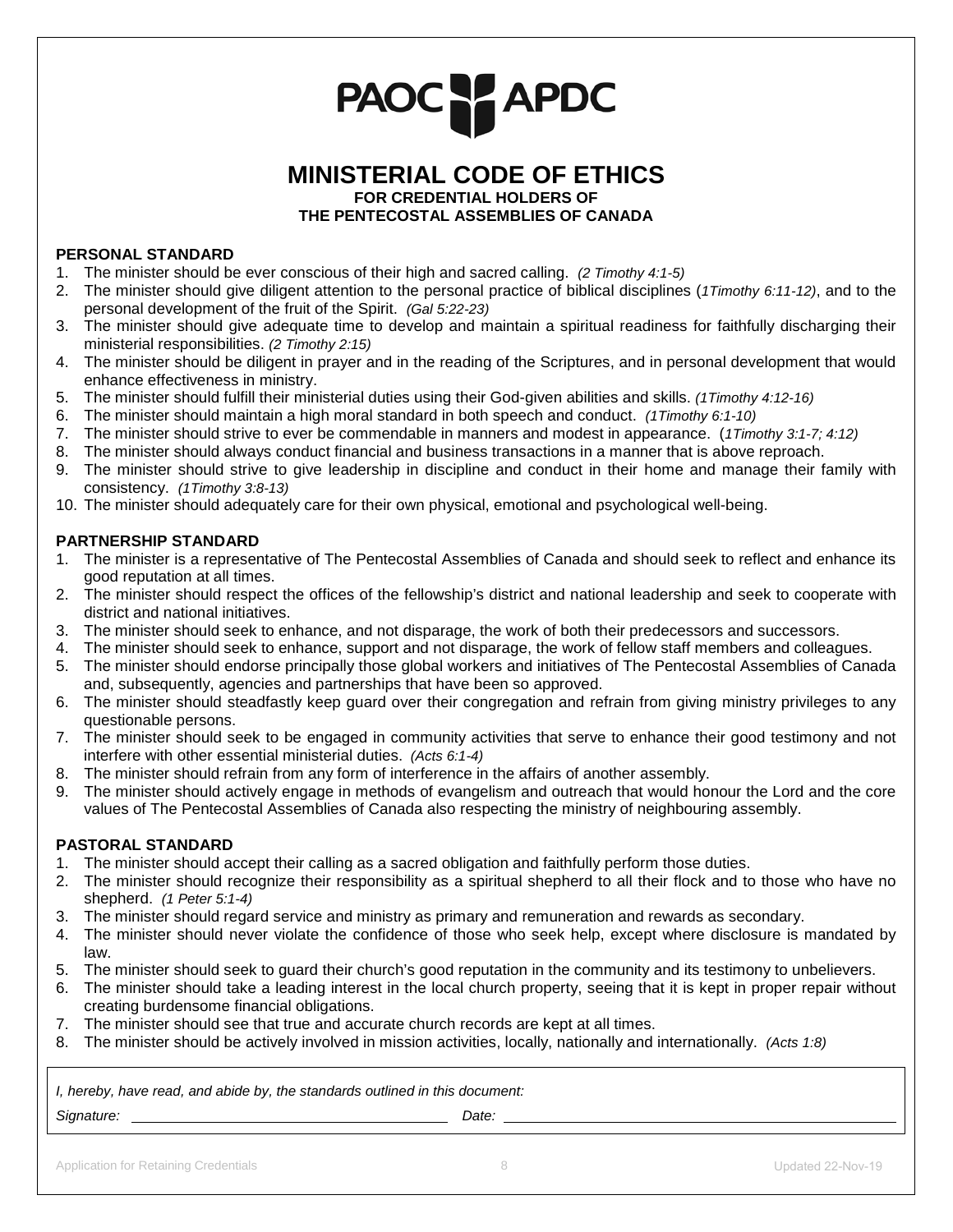| PAOC:                                                                                                                                                                                                                                                                                                                                                                                                                                                                                                                                                                                                                                                                                                                                                                                                                                |             |            | The Pentecostal Assemblies of Canada (PAOC)<br><b>APDC</b> ELIGIBILITY FOR RETAINING CREDENTIALS REFERENCE                                                           | The Pentecostal Assemblies of Canada (PAOC) |             | (Please copy as needed.) |
|--------------------------------------------------------------------------------------------------------------------------------------------------------------------------------------------------------------------------------------------------------------------------------------------------------------------------------------------------------------------------------------------------------------------------------------------------------------------------------------------------------------------------------------------------------------------------------------------------------------------------------------------------------------------------------------------------------------------------------------------------------------------------------------------------------------------------------------|-------------|------------|----------------------------------------------------------------------------------------------------------------------------------------------------------------------|---------------------------------------------|-------------|--------------------------|
|                                                                                                                                                                                                                                                                                                                                                                                                                                                                                                                                                                                                                                                                                                                                                                                                                                      |             |            |                                                                                                                                                                      |                                             |             |                          |
|                                                                                                                                                                                                                                                                                                                                                                                                                                                                                                                                                                                                                                                                                                                                                                                                                                      |             |            |                                                                                                                                                                      |                                             |             |                          |
|                                                                                                                                                                                                                                                                                                                                                                                                                                                                                                                                                                                                                                                                                                                                                                                                                                      |             |            |                                                                                                                                                                      |                                             |             |                          |
|                                                                                                                                                                                                                                                                                                                                                                                                                                                                                                                                                                                                                                                                                                                                                                                                                                      |             |            |                                                                                                                                                                      |                                             |             |                          |
| The above applicant is applying for ministerial credentials with The Pentecostal Assemblies of Canada as a person<br>affected by divorce and remarriage. We understand you are acquainted with the applicant and able to express a<br>trustworthy opinion regarding the applicant's qualifications to fill the sacred trust of a minister of the Gospel. We value<br>your judgment and appreciate your cooperation. Thank you for taking the time to complete this form as fully as<br>possible. Please return it to the International Office, Attn: General Secretary Treasurer/Clergy Records, 2450<br>Milltower Court Mississauga ON L5N 5Z6). The authorization and release signatures of the applicant and spouse are<br>on file at the national office. These guarantee that the applicant will not be aware of your response. |             |            |                                                                                                                                                                      |                                             |             |                          |
| 1. <b>a. How well do you know the applicant?</b> $\Box$ Friend $\Box$ Acquaintance $\Box$ Pastorally $\Box$ Professionally                                                                                                                                                                                                                                                                                                                                                                                                                                                                                                                                                                                                                                                                                                           |             |            |                                                                                                                                                                      |                                             |             |                          |
| b. Are you related to the applicant?                                                                                                                                                                                                                                                                                                                                                                                                                                                                                                                                                                                                                                                                                                                                                                                                 |             | $\Box$ Yes | $\Box$ No                                                                                                                                                            |                                             |             |                          |
|                                                                                                                                                                                                                                                                                                                                                                                                                                                                                                                                                                                                                                                                                                                                                                                                                                      |             |            |                                                                                                                                                                      |                                             |             |                          |
| d. Date of last meaningful contact:                                                                                                                                                                                                                                                                                                                                                                                                                                                                                                                                                                                                                                                                                                                                                                                                  |             |            |                                                                                                                                                                      |                                             |             |                          |
| 2. How would you describe the applicant's spiritual maturity?                                                                                                                                                                                                                                                                                                                                                                                                                                                                                                                                                                                                                                                                                                                                                                        |             |            |                                                                                                                                                                      |                                             |             |                          |
|                                                                                                                                                                                                                                                                                                                                                                                                                                                                                                                                                                                                                                                                                                                                                                                                                                      | <b>Very</b> |            |                                                                                                                                                                      |                                             |             | Not Very Don't know      |
| <b>Maturity</b>                                                                                                                                                                                                                                                                                                                                                                                                                                                                                                                                                                                                                                                                                                                                                                                                                      | $\Box$ 1    | $\Box$ 2   | $\Box$ 3                                                                                                                                                             | $\Box$ 4                                    | $\square$ 5 |                          |
| 4. In your opinion, do you feel the applicant is emotionally prepared to re-marry should he/she decide to do so?                                                                                                                                                                                                                                                                                                                                                                                                                                                                                                                                                                                                                                                                                                                     |             |            |                                                                                                                                                                      |                                             |             |                          |
| $\Box$ No $\Box$ Don't know<br>$\square$ Yes<br>5. Would you, without hesitation, recommend that the applicant be granted permission to retain credentials and<br>be eligible to remarry?                                                                                                                                                                                                                                                                                                                                                                                                                                                                                                                                                                                                                                            |             |            | □ Yes □ With Reservation □ No □ Don't know                                                                                                                           |                                             |             |                          |
| Signed:                                                                                                                                                                                                                                                                                                                                                                                                                                                                                                                                                                                                                                                                                                                                                                                                                              |             |            |                                                                                                                                                                      |                                             |             |                          |
| Please feel free to add any further comments here:                                                                                                                                                                                                                                                                                                                                                                                                                                                                                                                                                                                                                                                                                                                                                                                   |             |            |                                                                                                                                                                      |                                             |             |                          |
|                                                                                                                                                                                                                                                                                                                                                                                                                                                                                                                                                                                                                                                                                                                                                                                                                                      |             |            | Please return to:<br>The Pentecostal Assemblies of Canada<br>Attn: General Secretary Treasurer/Clergy Records<br>2450 Milltower Court<br>Mississauga ON L5N 5Z6<br>9 |                                             |             | Updated 22-Nov-19        |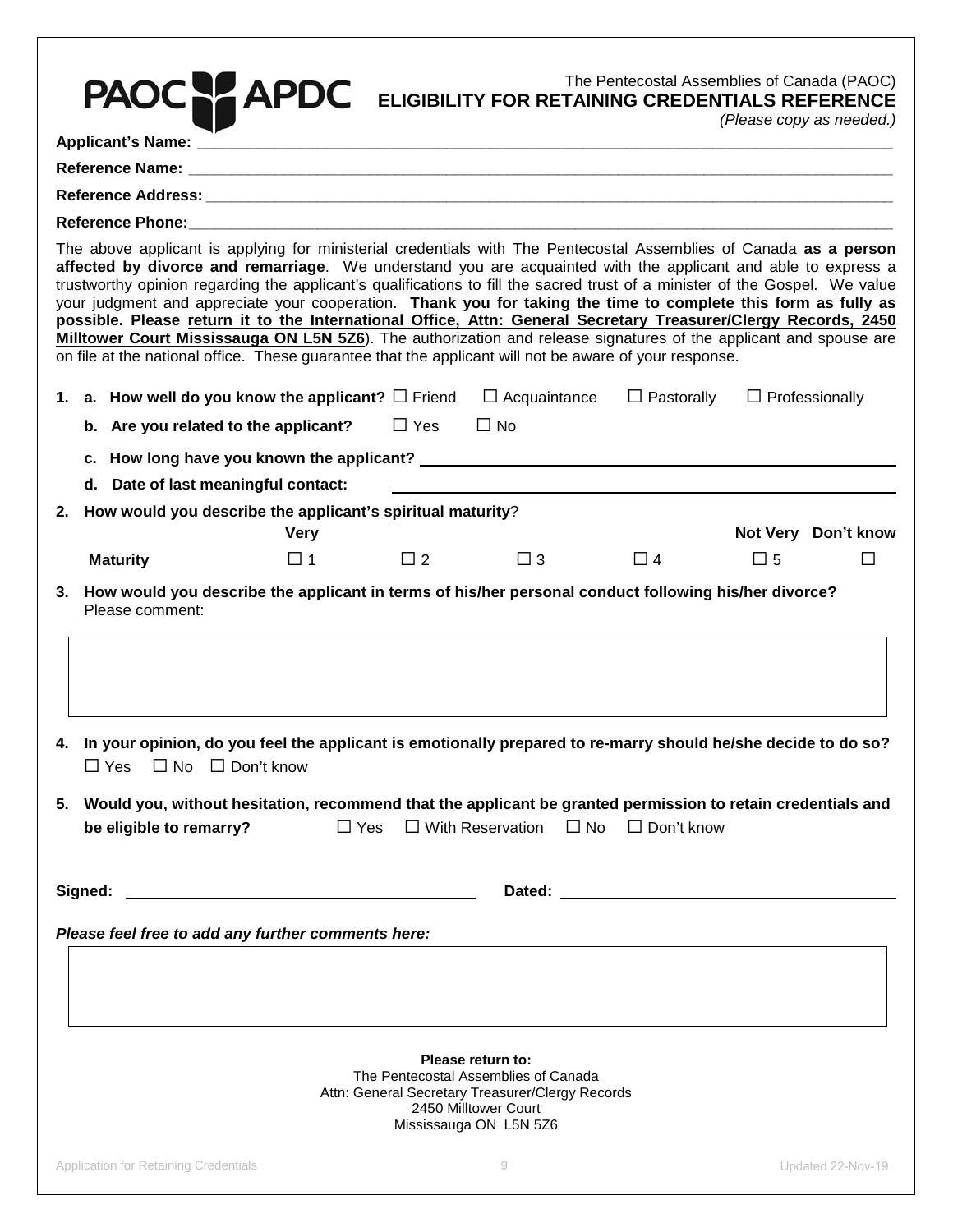#### **AFFIDAVIT for Divorced Applicants Credential Applicant and/or spouse of applicant**

**NOTE**: It is the applicant's responsibility to provide verifiable written evidence that their former spouse has committed *porneia* by the means outlined in By-Law 10.2.2. Only if this evidence is not available, and you are willing to submit an affidavit, consideration may be given to the affidavit provided below. If you choose to submit the affidavit, you need to understand that if your former spouse were to challenge the accuracy of the statement you are making, you could be found guilty of libel. If applicable, the applicant's current spouse must also meet the criteria outlined in By-Law 10.2.2.

The verifiable written evidence or consideration that may be given to the affidavit must affirm *porneia*, as defined in the *General Constitution and By-Laws* Article 5.9.1*,* on the part of your former spouse. The former spouse's porneia must have occurred prior to your remarriage.

|                                                                                                                                                                                                                                                             |             | [name of applicant]           |                          |
|-------------------------------------------------------------------------------------------------------------------------------------------------------------------------------------------------------------------------------------------------------------|-------------|-------------------------------|--------------------------|
| <b>DO SOLEMNLY DECLARE THAT:</b>                                                                                                                                                                                                                            |             |                               |                          |
|                                                                                                                                                                                                                                                             |             |                               |                          |
|                                                                                                                                                                                                                                                             |             |                               |                          |
|                                                                                                                                                                                                                                                             |             |                               |                          |
|                                                                                                                                                                                                                                                             |             |                               |                          |
|                                                                                                                                                                                                                                                             |             |                               |                          |
| (day/month/year) at the City of _____________, in the Province of _______________,                                                                                                                                                                          |             |                               |                          |
|                                                                                                                                                                                                                                                             |             |                               |                          |
| $\Box$ c. I am aware that my former spouse is living in a common-law relationship as of $\Box$<br>AND I make this solemn Declaration conscientiously believing it to be true, and knowing that it is of the same force and<br>effect as if made under oath. |             |                               |                          |
|                                                                                                                                                                                                                                                             |             |                               |                          |
|                                                                                                                                                                                                                                                             |             |                               | [signature of applicant] |
|                                                                                                                                                                                                                                                             |             |                               |                          |
|                                                                                                                                                                                                                                                             | [signature] |                               |                          |
| A Commissioner of Oaths/Notary Public in and for the Province of The Canada.                                                                                                                                                                                |             |                               |                          |
| OR, IF witnessed, not notarized:                                                                                                                                                                                                                            |             |                               |                          |
| [signature of first witness]                                                                                                                                                                                                                                |             |                               |                          |
|                                                                                                                                                                                                                                                             |             |                               |                          |
| <b>Application for Retaining Credentials</b>                                                                                                                                                                                                                |             | [signature of second witness] | Updated 22-Nov-19        |